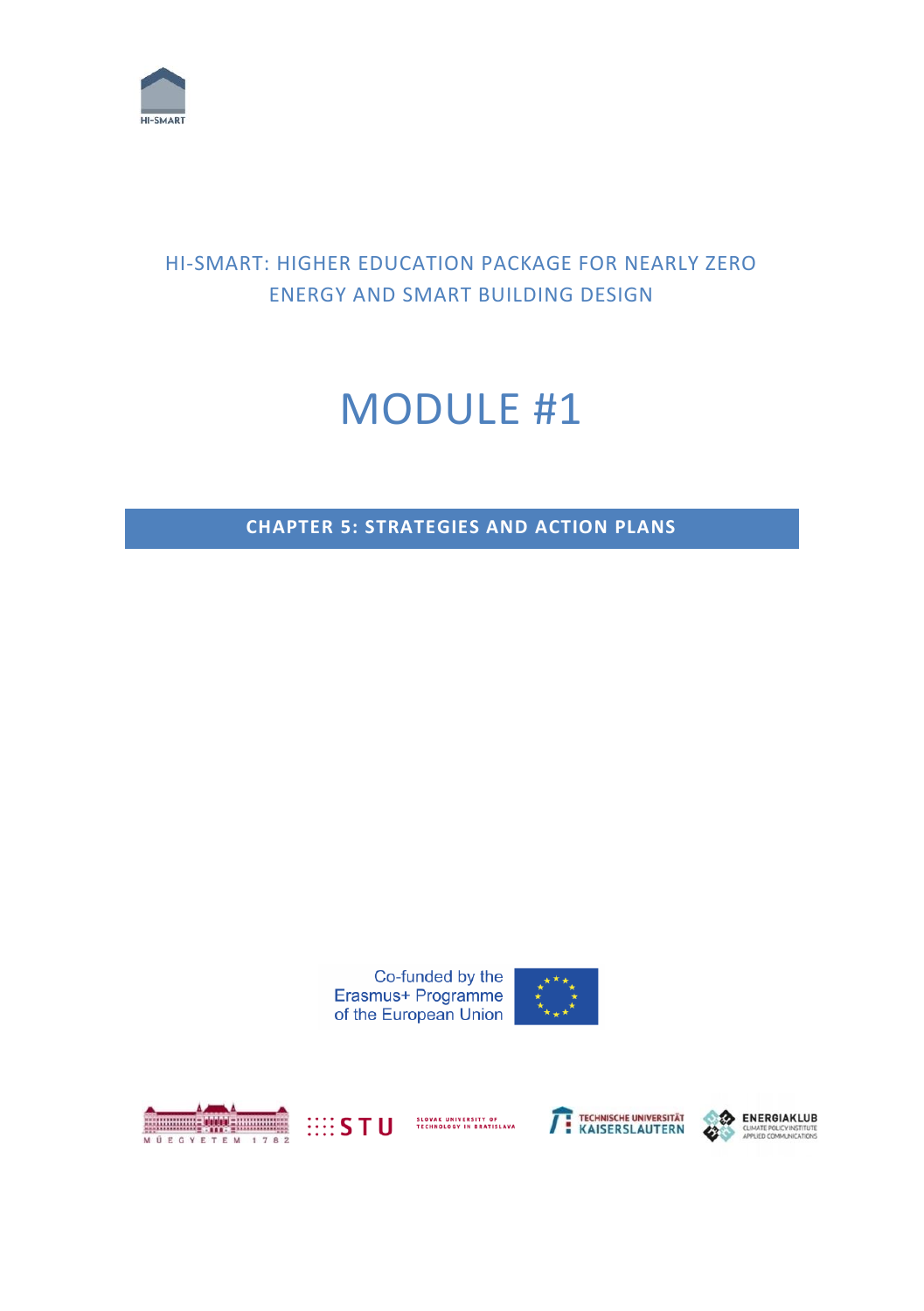

# 1.5.1 EU STRATEGIES AND GOALS

#### **EU climate action and the European Green Deal**

Climate action is at the centre of the European Green Deal – an ambitious package of measures ranging from ambitiously cutting greenhouse gas emissions to investing in cutting-edge research and innovation.

First climate action initiatives under the Green Deal include:

- European Climate Law to enshrine the 2050 climate-neutrality objective into EU law
- European Climate Pact to engage citizens and all parts of society in climate action
- 2030 Climate Target Plan to further reduce net greenhouse gas emissions by at least 55% by 2030
- New EU Strategy on Climate Adaptation to make Europe a climate-resilient society by 2050, fully adapted to the unavoidable impacts of climate change.

#### **2030 climate & energy framework**

The 2030 climate and energy framework includes EU-wide targets and policy objectives for the period from 2021 to 2030.

Key targets for 2030:

- At least 40% cuts in greenhouse gas emissions from 1990 levels, (55% is under discussion $^1)$
- At least 32% share for renewable energy
- At least 32.5% improvement in energy efficiency

<sup>1</sup> By July 2021, the Commission will review and, where necessary, propose to revise all relevant policy instruments to deliver additional greenhouse gas emissions reductions.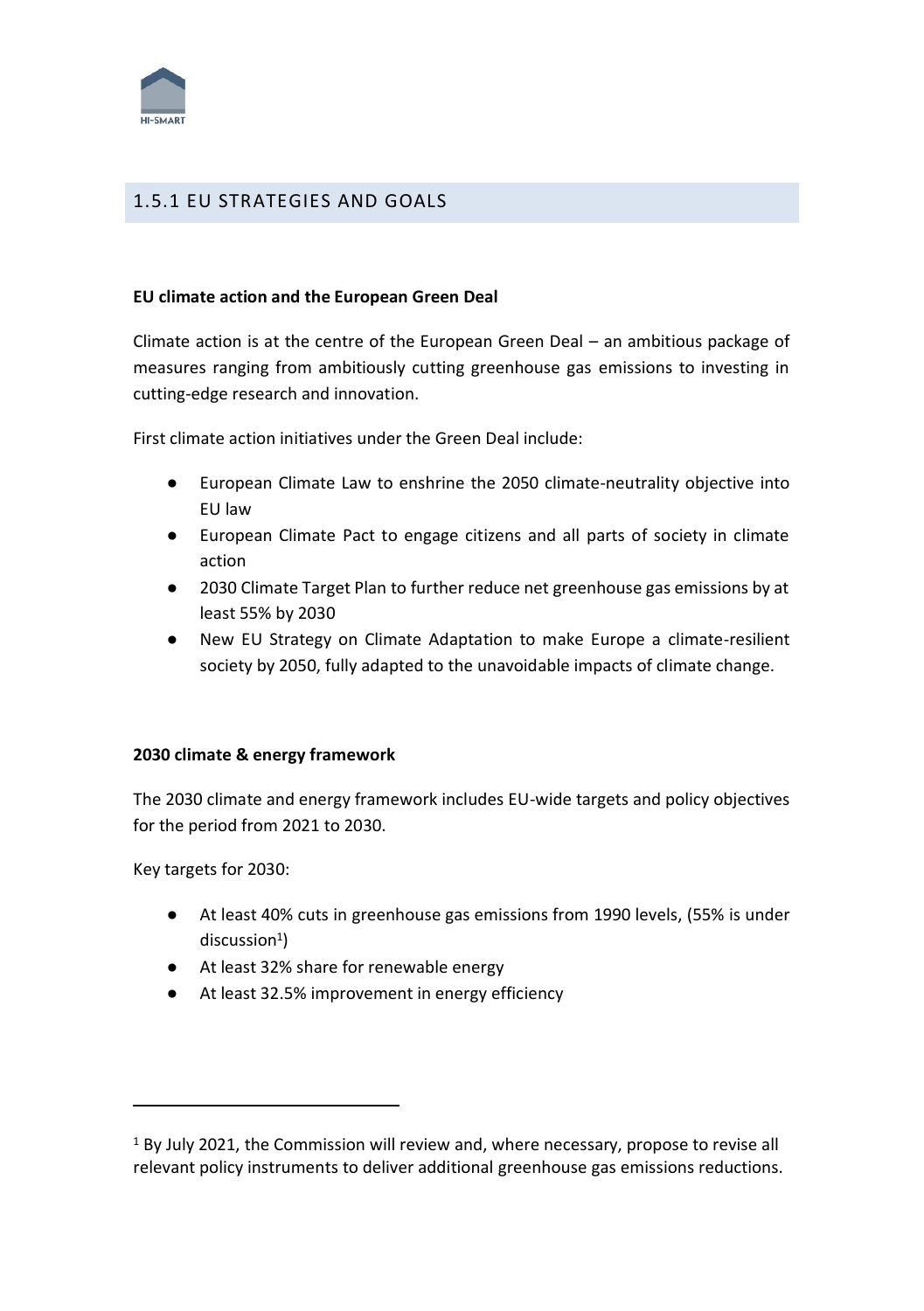

The joined-up approach for the period up to 2030 helps ensure regulatory certainty for investors and coordinate EU countries' efforts.

The framework helps drive progress towards a low-carbon economy and build an energy system, that:

- ensures affordable energy for all consumers,
- increases the security of the EU's energy supplies,
- reduces our dependence on energy imports,
- creates new opportunities for growth and jobs and
- brings environmental and health benefits e.g. through reduced air pollution.

#### *Greenhouse gas emissions – a cut of at least 40%*

There is a binding target to cut emissions in the EU by at least 40% below 1990 levels by 2030. This will enable the EU to move towards a climate-neutral economy and implement its commitments under the Paris Agreement.

To achieve the target:

- EU emissions trading system (ETS<sup>2</sup>) sectors will have to cut emissions by 43% (compared to 2005) – the ETS has been revised for the period after 2020
- non-ETS sectors will need to cut emissions by  $30%$  (compared to 2005) this has been translated into individual binding targets for Member States.

#### *Renewables – increasing to at least a 32% share*

There is a binding renewable energy target for the EU for 2030 of at least 32% of final energy consumption, including a review clause by 2023 for an upward revision of the EU level target. It is quite probable that the EU will increase the target.

The 2030 goal of Member States can be much higher or lower than the EU average, based on their economic potential and political background.

 $2$  ETS: emissions trading system. A cap is set on the total amount of certain greenhouse gases that can be emitted by installations covered by the system. The cap is reduced over time so that total emissions fall. Within the cap, companies receive or buy emission allowances, which they can trade with one another as needed.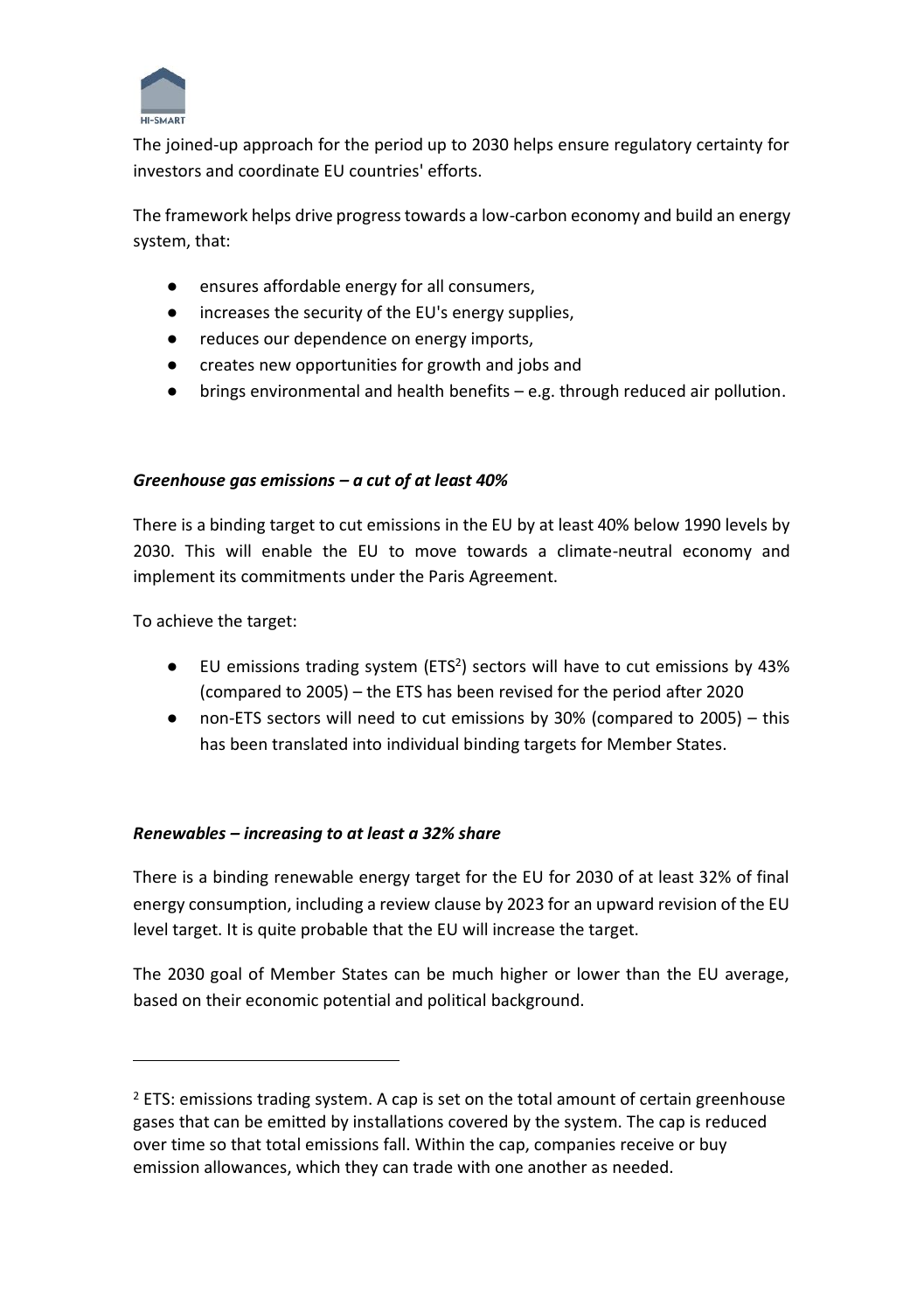

#### *Energy efficiency – increasing by at least 32.5%*

There is a headline target of at least 32.5% for energy efficiency to be achieved collectively by the EU in 2030, with an upward revision clause by 2023.

#### *Governance system*

A transparent and dynamic governance process will help deliver on the 2030 climate and energy targets in an efficient and coherent manner. The EU has adopted integrated monitoring and reporting rules to ensure progress towards its 2030 climate and energy targets and its international commitments under the Paris Agreement. Based on the better regulation principles, the governance process involves consultations with citizens and stakeholders.

#### **Nearly Zero-Energy Building Strategy 2020 (ZEBRA2020)**

# *The EU committed to limit global warming well below 2 degrees Celsius and the related climate targets clearly indicate that CO2-reductions of 80-95% will be required in the building sector by 2050.*

Sustainability of the European society and economy is planned to be based on renewable energy and resource efficiency. For the building sector, this implies the large-scale deployment of nearly Zero-Energy Buildings (nZEBs). The technology is available and proven, however, the large-scale uptake of nZEB construction and renovation is still a challenge for all market actors and stakeholders involved. A substantial gap in reliable data on current market activities made it difficult for policy-makers to evaluate the success of their policies.

In the ZEBRA2020 program the market uptake of nZEBs was monitored across Europe; also data and recommendations were provided on how to reach the nZEB standard. The program covered 17 European countries and almost 90% of the EU building stock and population. Recommendations have been derived on national and EU level based on scenarios until 2050. The ZEBRA2020 scenarios reach CO<sub>2</sub>-reduction levels of around 80% only in the ambitious cases. An achievement of the 2050 energy and climate goals require policy ambitions, going beyond the assumed actions of the ambitious policy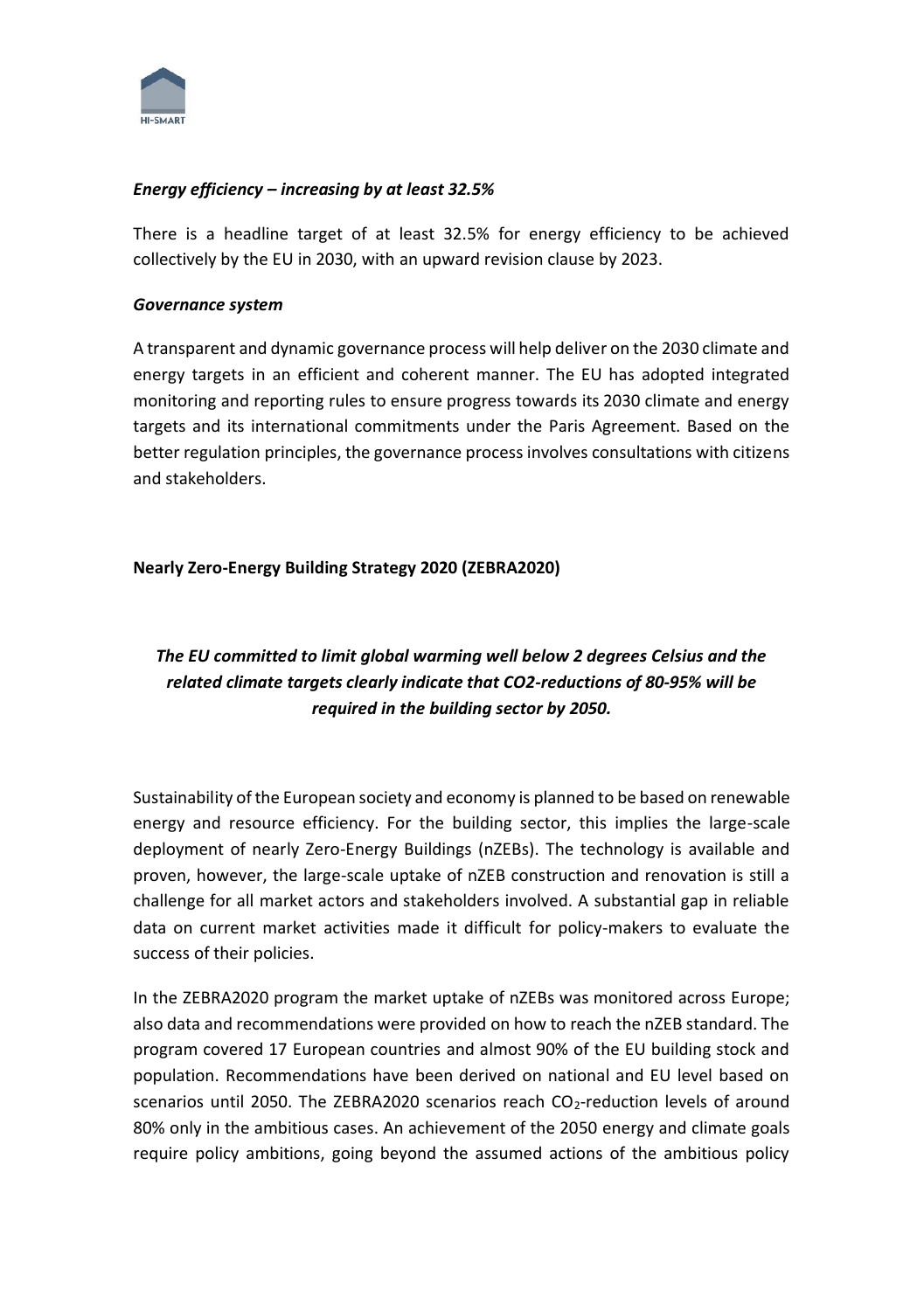

scenarios, which were developed together with policy makers. Immediate action and radical policy innovations are required to reach the energy and climate targets.

A considerable part of the heating systems installed in the next 10 years will still be in place in 2050. Thus, an absolute phase out of new fossil heating systems would be required within the next 5-10 years to reach strong decarbonisation levels in 2050.

The online data tools (www.zebra-monitoring.enerdata.eu) provide unique information regarding nZEB market development and nZEB characteristics. New approaches have been developed in order to allow for a better comparability of national data, for instance the major renovation equivalent and the nZEB radar.

The online nZEB tracker<sup>3</sup>, based on a set of criteria, assesses the nZEB market maturity and visualises the national nZEB markets dynamically. Results on national and EU level can be aggregated. Though market conditions appear to improve throughout the EU, nZEBs are still rare in most EU Member States.

ZEBRA2020 defines a methodology on how nZEB can be defined for nZEB market tracking, with the nZEB radar graph. This nZEB radar combines a qualitative and quantitative analysis of building standards and clusters new buildings in 4 different energy efficiency categories that have been defined at national level by experts:

- 1. Net zero energy buildings / Plus energy buildings
- 2. nZEB buildings according to national definitions
- 3. Buildings with an energy performance better than the national requirements in 2012
- 4. Buildings constructed/renovated according to national minimum requirements in 2012.

# **Covenant of Mayors – Sustainable Energy and Climate Action Plans**

The EU Covenant of Mayors for Climate & Energy brings together thousands of local governments voluntarily committed to implementing EU climate and energy objectives. Signatories endorse a shared vision for 2050: accelerating the decarbonisation of their territories, strengthening their capacity to adapt to unavoidable climate change impacts, and allowing their citizens to access secure, sustainable and affordable energy.

<sup>3</sup> http://zebra2020.ecofys.com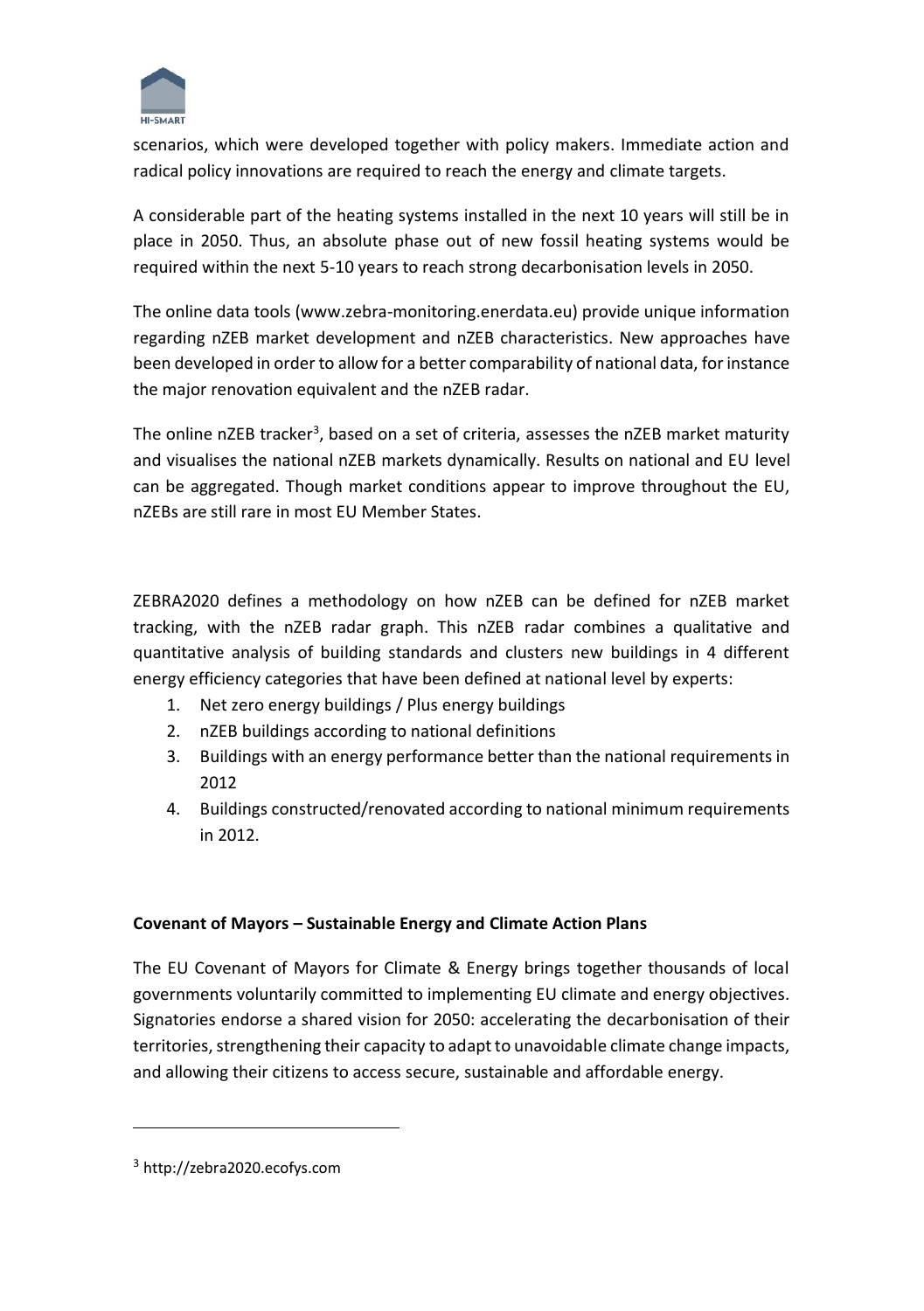

The initiative now gathers more than 10000 local and regional authorities across 57 countries drawing on the strengths of a worldwide multi-stakeholder movement and the technical and methodological support offered by dedicated offices.

Signatory cities pledge action to support implementation of the EU 40% greenhouse gasreduction target by 2030 (\*55% target for new signatories from 2021) and the adoption of a joint approach to tackling mitigation and adaptation to climate change.

In order to translate their political commitment into practical measures and projects, Covenant signatories commit to submitting, within two years following the date of the local council decision, a **Sustainable Energy and Climate Action Plan (SECAP)** outlining the key actions they plan to undertake. The plan will feature a Baseline Emission Inventory to track mitigation actions and a Climate Risks and Vulnerability Assessment.

As the building sector is responsible for the largest share of greenhouse gas emissions, mitigation actions focusing on reducing the energy consumption of buildings and supplying them with renewable energy will be a priority in most of the SECAPs.

# 1.5.2 NATIONAL STRATEGIES AND GOALS

#### **National energy and climate plans**

Under the governance system, Member States were required to adopt integrated national energy and climate plans (NECPs) for the period 2021-2030. This chapter provides an overview of the NECP of Hungary, Germany and Slovakia.

#### *National Energy and Climate Plan of Hungary*

In accordance with the obligations set by the European Union, Hungary has prepared its National Energy and Climate Plan for the next 10 years. The document sets out comprehensive goals and measures through which Hungary intends to reduce its carbon dioxide emissions by 2030 by 40%, as well as increase the role of energy efficiency and the share of renewable energy sources (21%).

The key objectives identified in the document are: a) energy sovereignty; (b) energy security; (c) maintaining the results of the utility cost reduction programme; (d) decarbonisation of the energy production.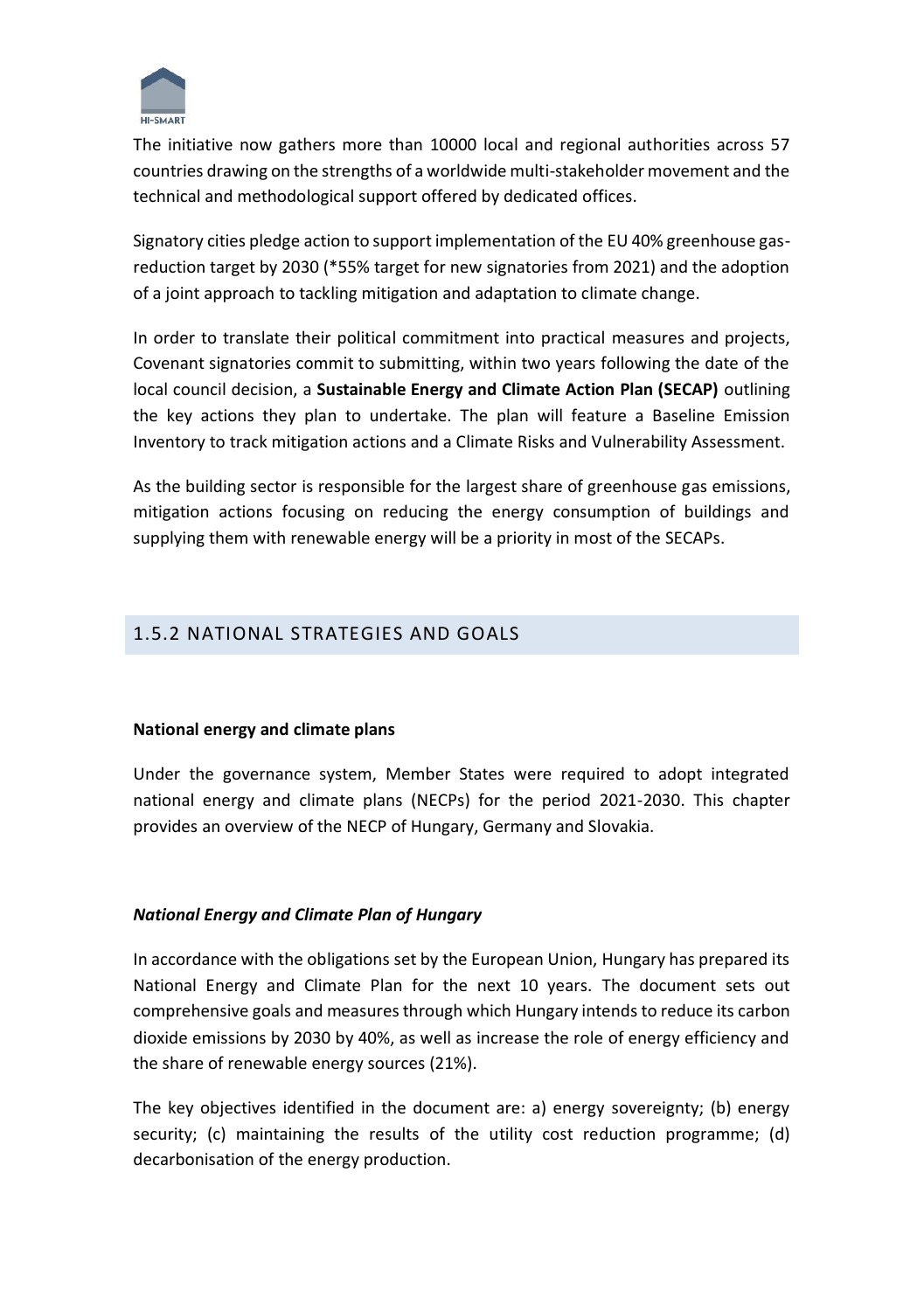

In terms of specific indicators, the plan sets ambitious targets in some areas, but the ideas outlined are certainly insufficient in several segments. A key issue is the projected growth in primary domestic energy consumption, which is projected to increase from 1117 PJ in 2017 to 1284 PJ by 2030, which is an increase of 15%. This does not meet the expectations of environmental and climate protection, nor the declining consumption trends of developed economies.

The NECP outlines only a little progress regarding  $CO<sub>2</sub>$  emission reduction compared to the commitments made by other EU Member States. A significant part of the 40% emission reduction has been already achieved (compared to the base year of 1990), so in the next decade only a 12% reduction (from 63.8 million tons in 2017 to 56.2 million tons) should be outlined. At the same time, this pace is insufficient to achieve long-term climate protection goals and to mitigate climate change, as Hungary will still have annual carbon emissions of over 43 million tons by 2050 if the track of the NECP is followed:

- 1) Energy efficiency is rather lightly discussed in the NECP. The planned measures do not consider energy efficiency as a primary target area.
- 2) Energy awareness, as another means of reducing consumption and integrating renewable energy sources, is one of the rather neglected topics of the NECP. The document presents it only as a sketched idea, which will have to be run up somehow in the future, but only faint references can be read in the material.
- 3) The third key element of the energy revolution in Europe is the use of renewable energy sources. The target of the 21% RES share (in gross final energy consumption) is significantly below the EU average. EU Member States have already set an average target of 32% by 2030, thus promoting their energy independence, increasing the number of jobs and reducing the burden on the environment.

Regarding the role of renewable energy sources, the planned expansion of solar PV systems is the most ambitious part of the NECP. According to the goals, 6500 MW PV capacity will be set in place in Hungary by 2030, adding up the larger (industrial-scale) systems and the household systems (*Figure* 1).

A large increase is expected in the number of household PV systems in the next decade. The NECP's goal is to install an average capacity of 4 kW for 200,000 households by 2030. Thus, 5% of Hungarian households could be connected to the electricity system as a prosumer.

In the field of heating the document has a firewood-based concept for the household level, despite the local air pollution problems and its overconsumption. Access heat and other ambient heat utilisation, as air source and ground source heat pumps, should have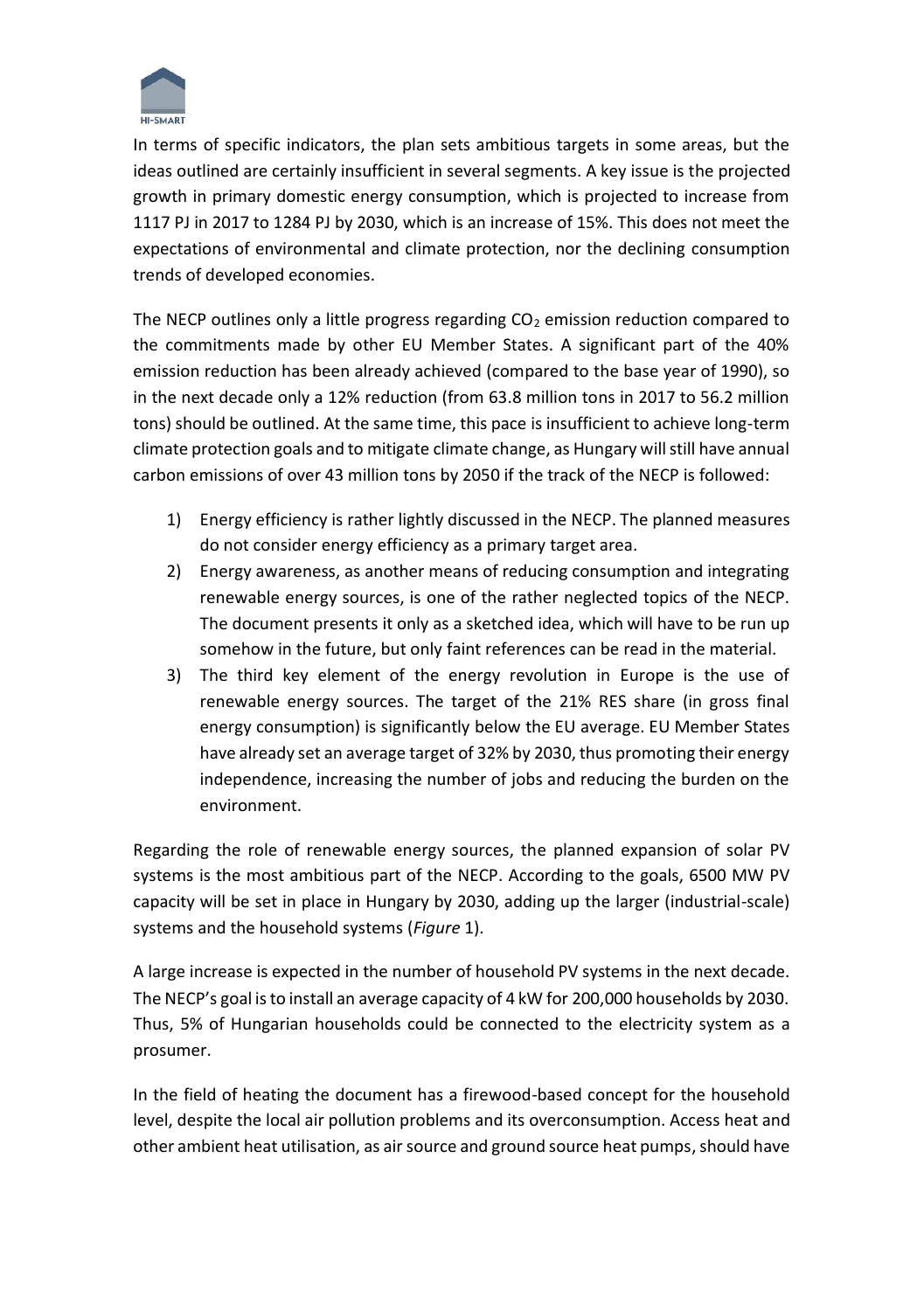

been mentioned as important development areas. Some of the relevant figures of the NECP do not indicate these possibilities, the geothermal energy is the only one, which is mentioned frequently.

All in all, a radical change is needed compared to the current status. A much greater emphasis on training should be placed at all possible levels especially regarding expert knowledge and consumer awareness in order to catch up with the forefront in Europe.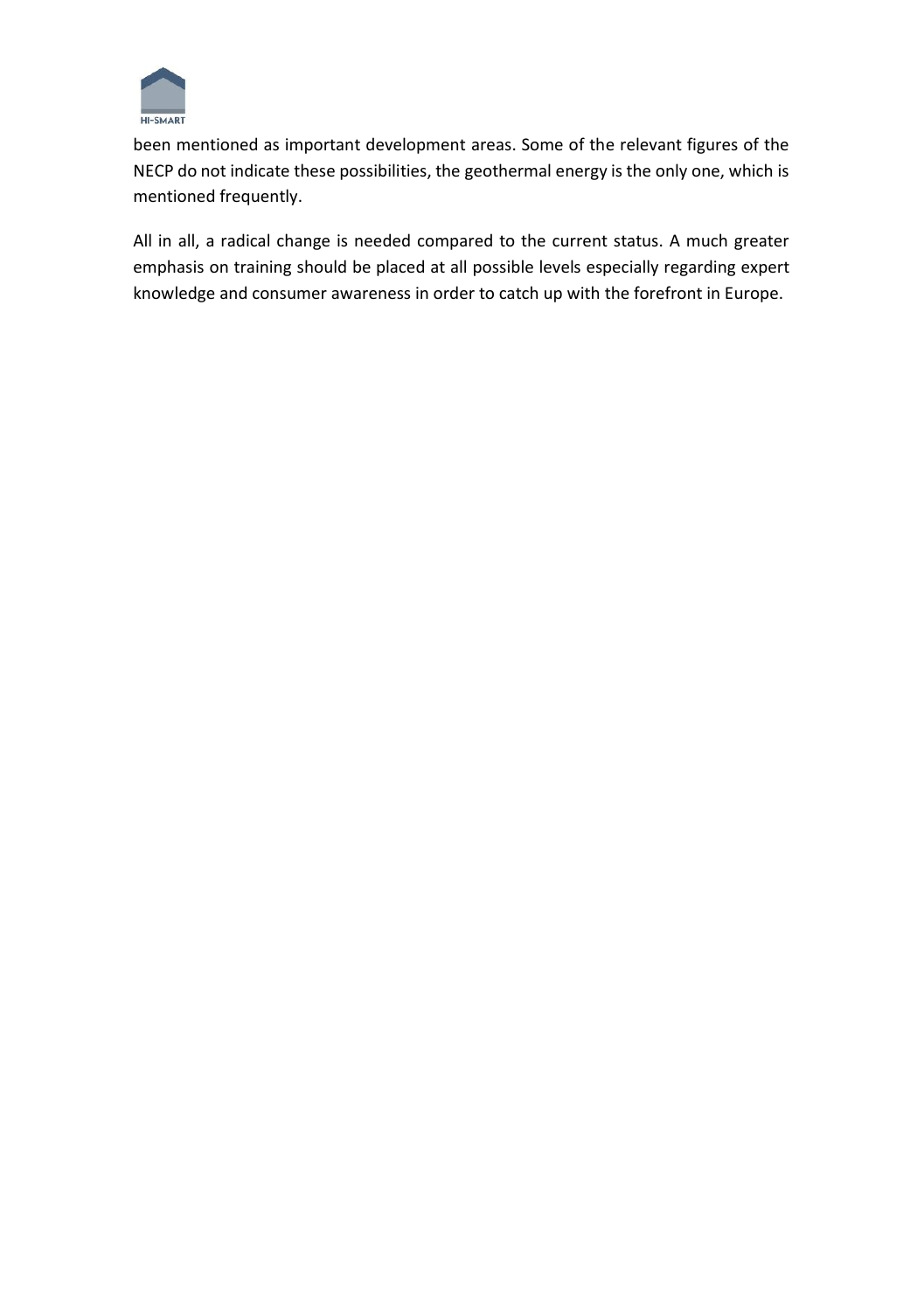



*Figure 1.5.1: Planned evolution of installed power generation capacity in Hungary (NECP)*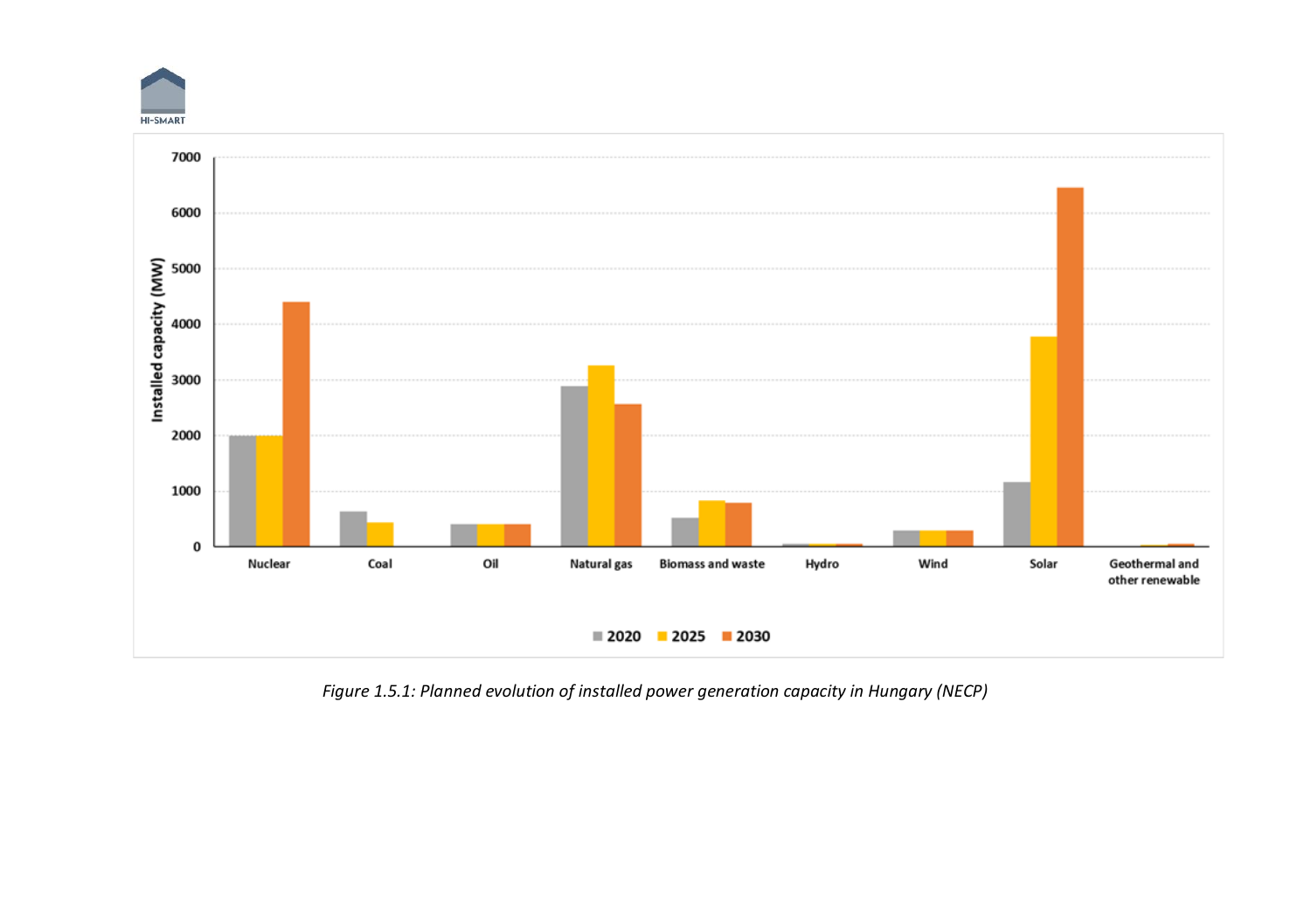

#### *National Energy and Climate Plan of Germany*

Germany's draft integrated national energy and climate plan (NECP) addresses the country's energy transition (Energiewende), based on a 'triangle' of three policy objectives: affordability, security of supply and environmental soundness. The energy transition has a strong focus, so far, on electricity, and on emission reductions, but also relates closely to other policies.

Germany's 2030 target for greenhouse gas (GHG) emissions is -38% compared to 2005. While the national and sector-wide greenhouse gas emission reduction targets for 2030 are in line with the German long-term strategy (National Climate Plan 2050), these are not always reflected in sector-specific national contributions (e.g. to the EU energy efficiency target) and policies and measures (e.g. in the transport, building and agriculture sector).

Germany's proposed share of 30% of energy from renewable sources in gross final consumption of energy in 2030 as national contribution to the EU 2030 target for renewable energy is in line with the results of the formula under the Governance Regulation on which the Commissions bases its assessment of Member States' renewable energy contributions. Moreover, Germany plans for the years 2022, 2025 and 2027 a more ambitious delivery of its national contribution for renewables than the required reference levels.

While Germany has a 2050 objective for energy efficiency, the draft plan lacks clarity on Germany's energy efficiency contribution to the EU target of 32.5% in 2030. Therefore, no conclusion can be drawn on the level of ambition of Germany's contribution to the Union's 2030 headline targets on energy efficiency [\(https://ec.europa.eu/energy/sites/default/files/documents/necp\\_factsheet\\_de\\_final.pdf\)](https://ec.europa.eu/energy/sites/default/files/documents/necp_factsheet_de_final.pdf).

#### *National Energy and Climate Plan of Slovakia*

The Energy Policy of Slovakia featured four basic pillars: energy security, energy efficiency, competitiveness and sustainable energy. There is a focus on science, research and innovation too. The priorities are:

- an optimal energy mix;
- increase energy supply security;
- develop the energy infrastructure;
- diversify energy sources and distribution routes;
- maximum use of transmission networks and transit systems passing through the SR;
- application of the primacy of energy efficiency principle;
- reduce energy intensity;
- a functioning energy market in a competitive environment;
- high-quality energy supply at affordable prices;
- protect vulnerable customers;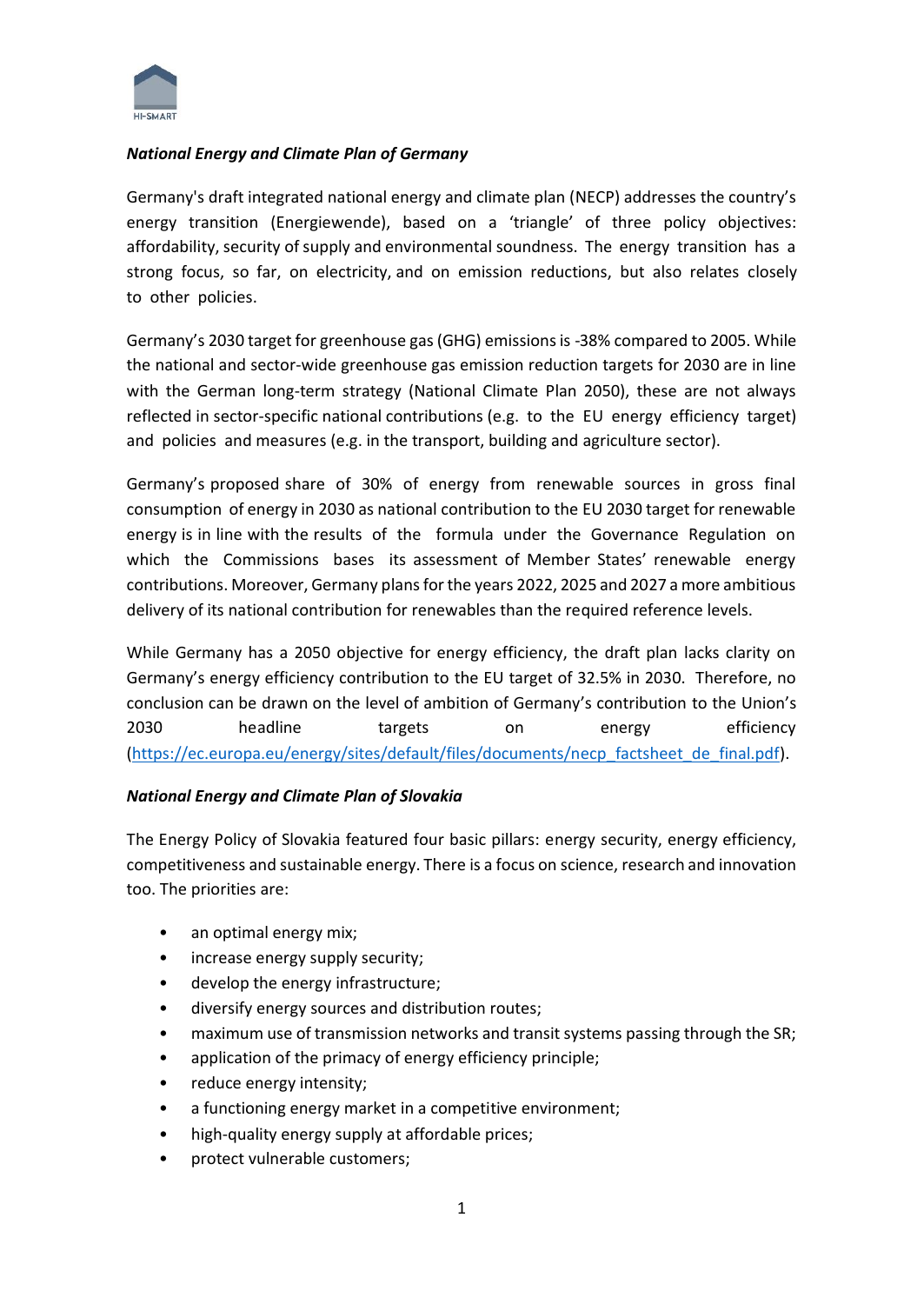

- address energy poverty;
- a reasonable pro-export balance in the electricity system;
- promote high-efficiency cogeneration;
- promote the use of efficient district heating systems (DHS);
- promote the use of RES to produce electricity, hydrogen, heat and cold;
- use nuclear energy as a low-carbon electricity source;
- improve the safety and reliability of nuclear power plants.

The main quantified NECP targets for Slovakia by 2030 are to reduce greenhouse gas emissions for sectors not involved in emissions trading (non-ETS) by 20%. The RES share in final energy consumption has been set at 19.2% for 2030, together with meeting the required target of 14% of RES in transport.

The elaborated measures to achieve the national contribution of Slovakia in energy efficiency show slightly lower values (30.3%) than the European target of 32.5%. Industry and buildings will be key to achieving the targets.

#### **National long-term climate strategies**

Under the governance system, EU Member States were required to develop national longterm strategies and ensure consistency between these strategies and their NECPs.

#### *National long-term climate strategy of Hungary*

In order to achieve climate neutrality by 2050, greenhouse gas emissions in Hungary are expected to decrease by approx. 95% compared to 1990. To achieve this goal, intervention is needed in all emission sectors and steps must be taken to maintain absorption capacities. Currently – at the end of the 2010s – the rate of reduction is about 32% compared to 1990.

Aspects related to the energy consumption of buildings:

- According to the Strategy, energy efficiency investments can be made most costeffectively by introducing a commitment system.
- In the heating and cooling sector, there is a great potential for the utilization of biomass in both individual heating installations and district heating, as well as in the use of ambient heat through heat pumps. In view of the geological conditions of Hungary, the aim is to exploit the potential of geothermal energy, both in district heat production and in agricultural utilization. In addition, the involvement of the biodegradable part of municipal waste in useful heat production should be exploited.

The strategy mentions the importance of smart-systems and smart-metering. It outlines that the energy independence of families can be promoted by supporting renewable energy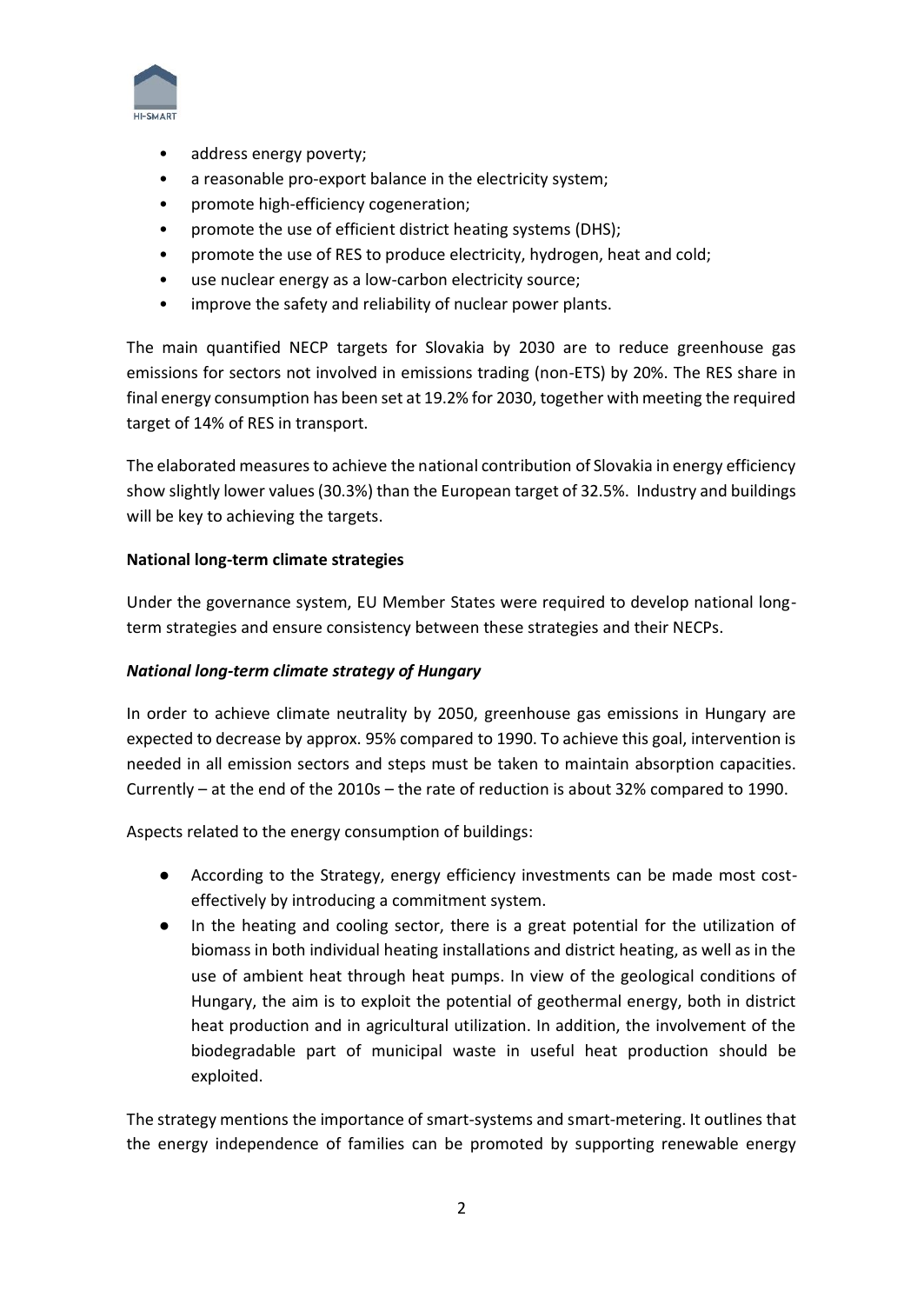

production of households, by promoting the spread of smart meters, and by investing in energy efficiency that sustains the results of overhead reductions.

#### *National long-term climate strategy of Germany*

Germany's long-term climate goal is to become largely greenhouse gas-neutral by 2050. This means a 80-95% cut in emissions based on 1990 levels. The target also reflects the country's particular responsibility as a leading industrialised nation and the EU's strongest economy.

The Climate Action Plan 2050 outlines a modernisation strategy for the necessary transformation towards a low-carbon economy in Germany on three levels:

- It contains specific guiding principles for the individual areas of action for 2050, leaving scope for innovations and striving to maximise sustainability.
- It outlines robust transformation pathways for all areas of action, highlights critical path dependencies and describes interdependencies.
- It underpins goals, in particular the interim GHG target for 2030 of at least a 55 percent reduction in GHG emissions compared to 1990, with emission targets for all sectors, concrete milestones and strategic measures, also taking impact and cost analyses into account.

Aspects related to the energy consumption of buildings:

For the buildings sector, a roadmap has been drawn up for achieving a virtually climateneutral building stock. As buildings have a very long service life, the foundations for 2050 need to be laid early. The goal is a reduction of 66 to 67 percent by 2030 compared to 1990. Achieving a virtually climate-neutral building stock by 2050 depends on ambitious standards for new buildings, long-term strategies for upgrading existing buildings and gradually phasing out fossil-fuel heating systems. As a result, the zero-energy building standard for new buildings, which will apply from 2021 onwards, will be progressively developed in order to achieve a medium-term standard for new buildings that is virtually climate-neutral. This will make installing new heating systems that use renewable energy sources efficiently a far more attractive option than those that run on fossil fuels. To support this goal, appropriate incentives for using and constructing buildings that generate more energy than they use will be reviewed. By 2050 existing buildings are also due to be upgraded through energy efficiency measures and greater use of renewable energy so that they meet the standards of virtually climate-neutral buildings. The energy requirements for existing buildings will therefore be developed gradually until 2030, also with a view to economic aspects.

#### *National long-term climate strategy of Slovakia*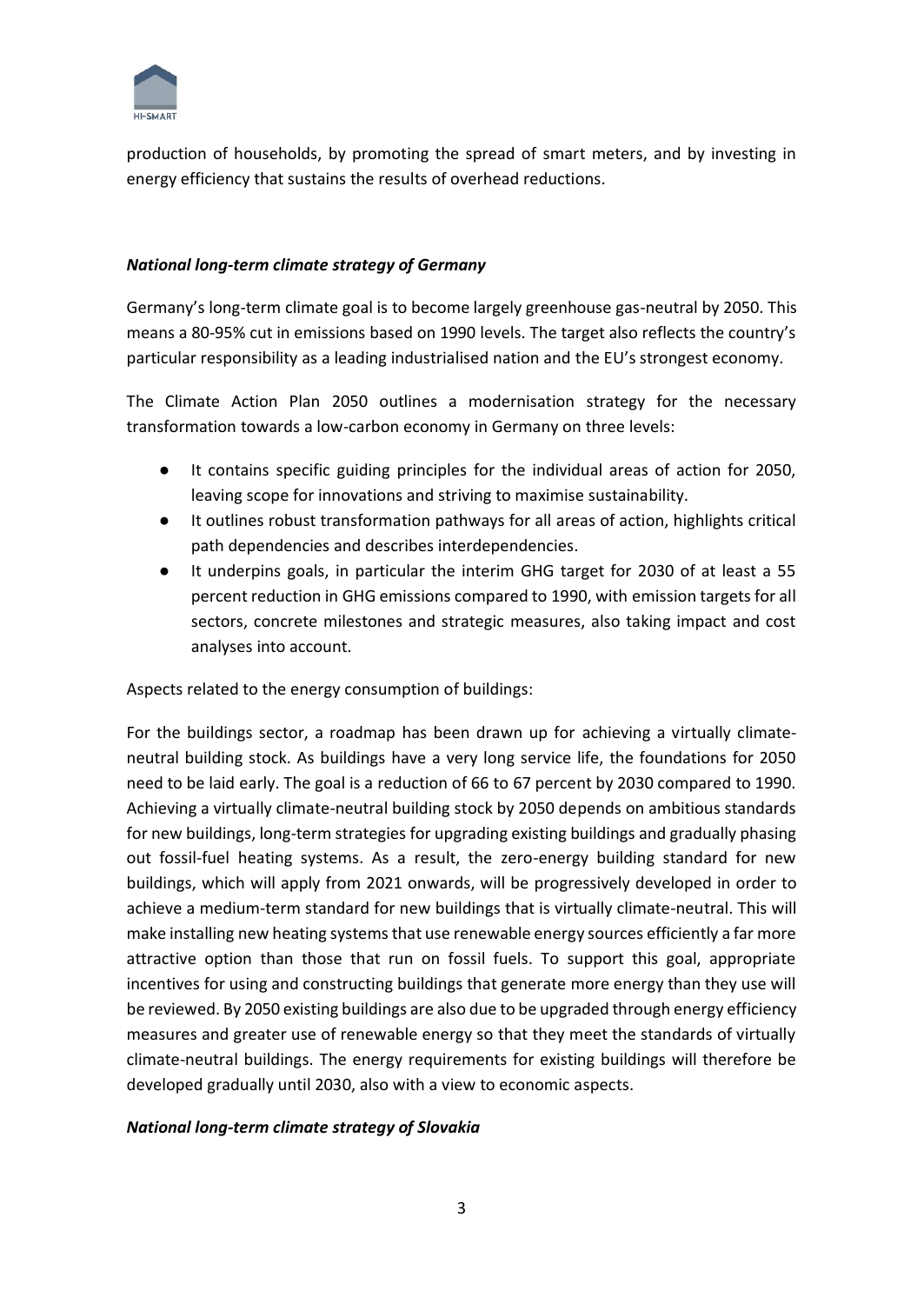

The goal of the National long-term strategy of Slovakia is to achieve climate neutrality by 2050, which accounts for an 80% emissions reduction compared to 1990.

Aspects related to the energy consumption of buildings:

Increase the energy savings achieved in building renovation from 30% to 60% and promote the improvement of buildings' energy performance with measures implemented in the heating and cooling sector aimed at decarbonizing the supply of heat to buildings from district heating and cooling systems.

### **National Building Energy Performance Strategies**

The EPBD is a cornerstone in EU legislation, and was developed to realise the saving potential in buildings, as they account for almost 40% of the consumption of energy in the EU. Full and efficient transposition of this directive is therefore central in achieving EU energy saving and carbon emission targets. National Building Energy Performance Strategies are based on the EPBD standards, and the legal transposition is in progress.

# *National Building Energy Performance Strategy of Hungary (Ref. Ares(2015)1092845 - 12/03/2015 )<sup>4</sup>*

The Hungarian National Building Energy Performance Strategy put the task of improving building energy performance into a wider energy policy, economic and social context.

First of all, the document mentions that buildings account for approx. 40% of total national primary energy consumption, which outlines the importance of improving the state of our homes, public and other buildings to decrease energy consumption and emissions. In Hungary, more than 50 % of the energy used by buildings comes from natural gas.

Since a major part of the energy consumed by buildings is used for heating, energy use shows a highly seasonal pattern. This is a circumstance of central importance for both the storage of natural gas and capacity management.

In Hungary - compared to developed Member States – the domestic energy consumption of households per capita is low. Still, many Hungarian households struggle with paying their energy bills. Therefore, the government set the goal to curb utility costs. The utility cost reduction program launched in 2013.

4

[https://ec.europa.eu/energy/sites/ener/files/documents/2014\\_article4\\_hungary\\_en%20tra](https://ec.europa.eu/energy/sites/ener/files/documents/2014_article4_hungary_en%20translation.pdf) [nslation.pdf](https://ec.europa.eu/energy/sites/ener/files/documents/2014_article4_hungary_en%20translation.pdf)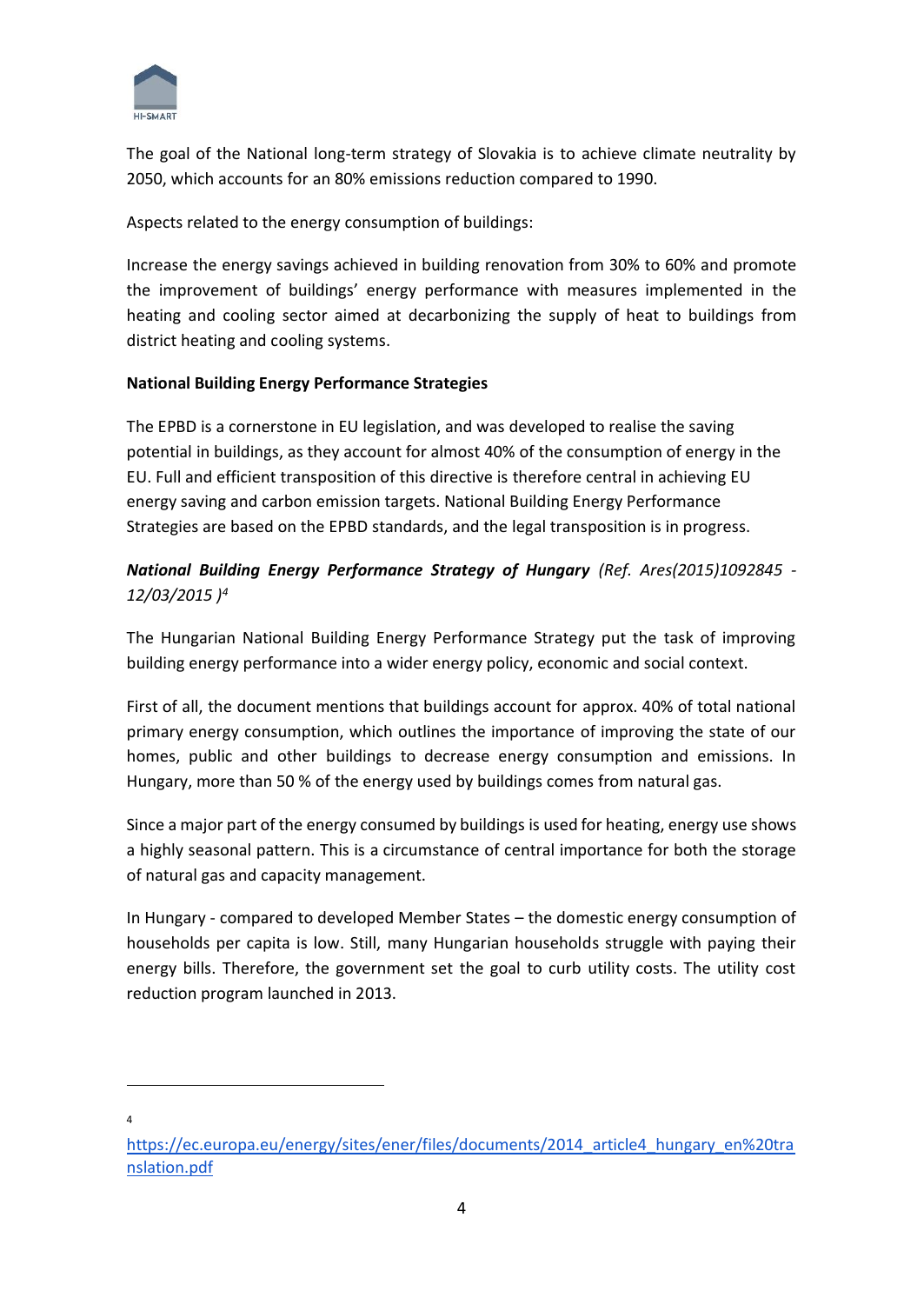

In the Hungarian National Energy Performance Strategy, a number of objectives had been set:

- Harmonisation with the energy and environmental objectives of the EU
- Modernisation of buildings as a means to reduce the utility costs of the population
- Cutting back on budgetary expenses
- Reducing energy poverty
- Creating jobs
- Reducing greenhouse gas ('GHG') emissions.

In the Strategy, specific objectives were also set:

- The energy savings to be achieved by 2030 should be in line with the relevant energy efficiency requirements set in the National Energy Strategy 2030.
- 2020 targets for energy savings from improved building energy performance should be defined on the basis of calculations made with the current condition of the building stock, the requirements applicable to the different building types, the technical modernisation tasks needed to meet these requirements as well as the costs this involves and the available Government and other resources taken into account.
- Having regard to Directive of the European Parliament and of the Council on the energy performance of buildings, from 1 January 2015, the values corresponding to cost-optimal energy efficiency levels are applicable in the case of support granted under domestic or EU tenders or from the central budget for the improvement of the energy performance of buildings falling within the scope of the Energy Performance Characteristics Decree.
- Pursuant to the Energy Performance of Buildings Directive, it will be binding upon the Member States to meet nearly zero-energy building ('NZEB') standards for new buildings as from 1 January 2021 and for new public buildings as from 1 January 2019. This means that NZEB requirements will apply whenever a new building is constructed instead of renovating existing buildings. However, the introduction date has been postponed to June 2022 by the Hungarian government.
- For public buildings, 3 % of the total useful floor area of heated and/or cooled buildings over 500 m2 owned and occupied by the central government of Member States should be renovated each year, and must also be observed.

#### *National Building Energy Performance Strategy of Germany*

A holistic approach to energy efficiency in buildings was first introduced by Germany in 2002 with the Energy Saving Ordinance. It replaced the legislations on thermal insulation of buildings and system requirements for central heating, which had been in place for 25 years.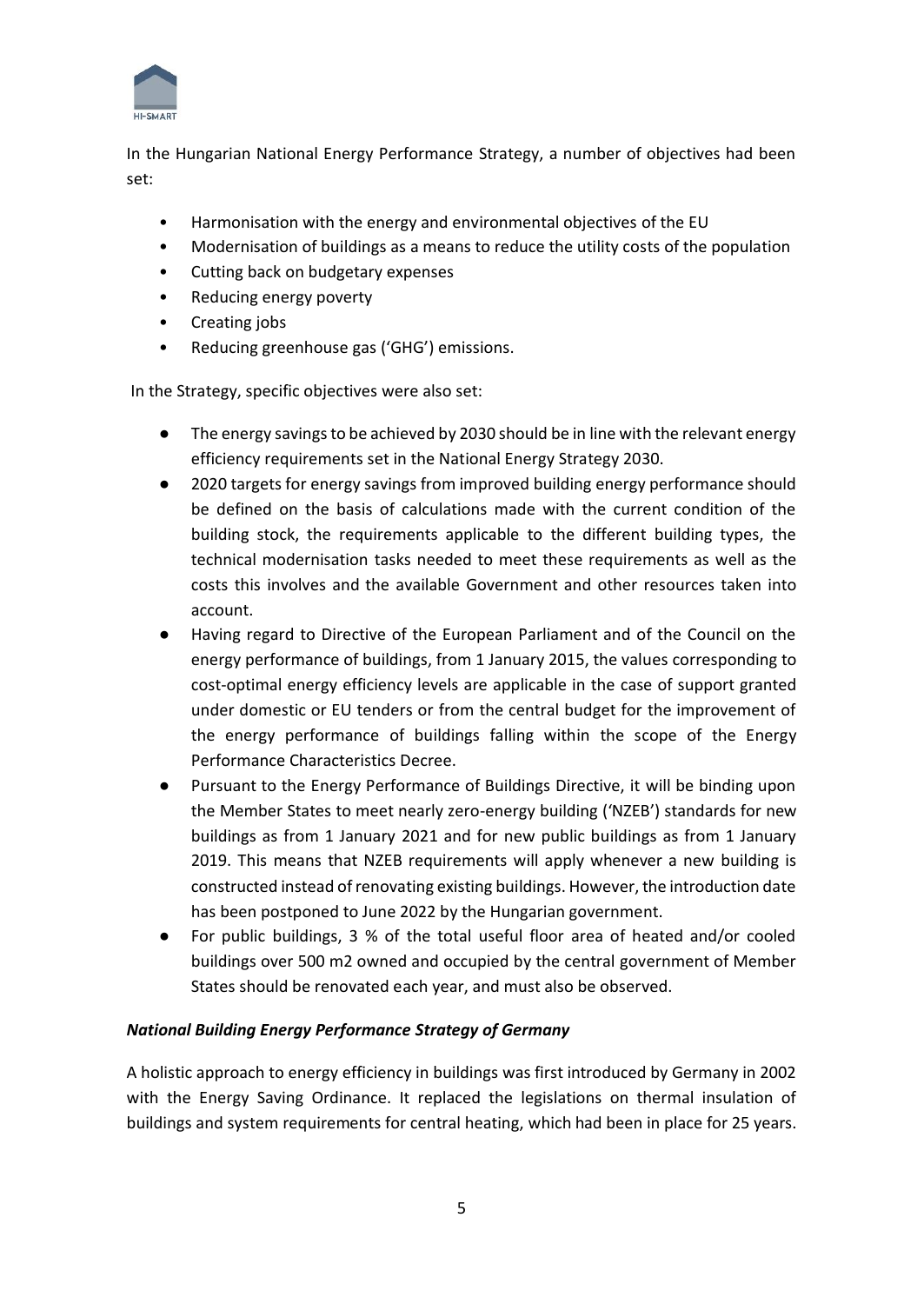

The main energy performance requirements for new buildings are defined in the Energy Saving Ordinance (EnEV) comprising:

- a maximum non-renewable primary energy demand, which is determined individually for each building using a reference building with similar building geometry, orientation and use, but with a certain quality of all energy-relevant systems and components;
- a minimum requirement for the energy performance of the building's thermal envelope;
- a minimum percentage of RES used for heating, domestic hot water and cooling; the percentage is different for the various technologies.

As a first step towards NZEB, the requirements for new buildings were tightened in January 2016. The maximum primary energy demand now equals 75% of the 2014 value, whereas the requirements addressing the thermal envelope were strengthened by 20%.

The government decided to use the aforementioned amendment not only to specify the NZEB-level, but also for a significant simplification of the existing regulations, mainly by combining the legislation of the RES use percentage with the energy efficiency regulations.

# *National Building Energy Performance Strategy of Slovakia*

The EPBD has been incorporated into Slovakian legal documents (act and ministerial decree). RES and heat recovery are now mandatory in new buildings. Requirements for thermal protection of the envelope components and buildings are presented in national standard. The revised standard, which came into force on 1 August 2016, respects cost-optimality calculations.

The implementation of the EPBD has led to a phased tightening of the minimum requirements for the energy performance of buildings. This tightening is based on the rate of construction of high energy performance buildings. These will be followed by NZEB requirements for all new buildings starting in 2021. Renovated existing buildings must meet the requirements for new buildings when technically, functionally and economically feasible.

# 1.5.3 REFERENCES

[https://ec.europa.eu/clima/policies/eu-climate-action\\_en](https://ec.europa.eu/clima/policies/eu-climate-action_en)

[https://ec.europa.eu/clima/policies/strategies/2030\\_en](https://ec.europa.eu/clima/policies/strategies/2030_en)